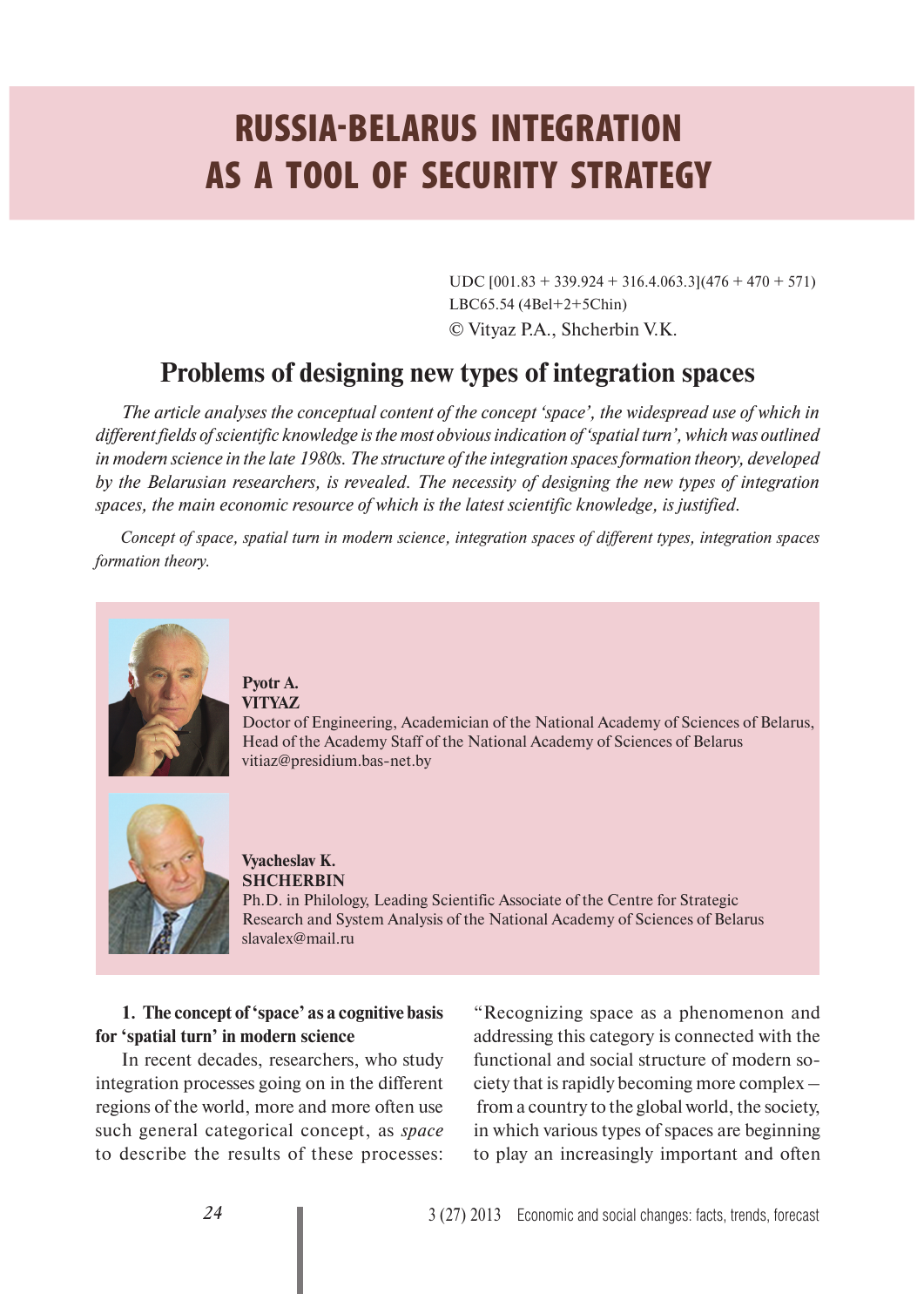leading role in comparison with traditional types of territorial and socio-economic organization"1 .

For example, within one and the same country, the category of space is used by different social groups to achieve quite different goals: "The people in power create spaces, where they can use their 'force' – cities, shopping centres, schools, jobs, homes. The weak create their own spaces within them, appropriating them for a time, moving through them, occupying them as much as they need"2 . On the other hand, the division, for example, of the country's political space can be based not on social groups, but on political and administrative-territorial factors: "Organization of the country's political space implies its division into two main levels of political power: first, the central level embodied in the system of state (national) political institutions, political groups and leaders acting within their framework; second, the regional level, which is understood as political-territorial communities of the country that include political institutions, leaders, citizens, etc., living within certain political or administrativeterritorial formations"3 .

The world community is guided by the most global objectives, using the category of space for handling demographic and geopolitical issues: "Mankind escaped from the deadlock of endless self-destructive strife for space and resources by reorganising the strategy of living, finding new instructional decisions. A new formation for humanity is akin to a new ecological niche for biological species in nature. It allows people to penetrate 'new spaces', avoiding overpopulation and associated danger

of mutual extermination... Having moved into the new space-time, humanity will abandon current geopolitical disputes as something minor"<sup>4</sup>.

Due to the above-mentioned multipurpose and multilevel usage of the category of space, the researchers have come to the opinion that 'space is a complicated concept"<sup>5</sup>. Moreover, the complexities, which researchers have to overcome when dealing with the categorical notion of *space*, are to a great extent connected with an extremely high ontological status of the category behind the term. We recall that Aristotle included it in the first ten basic philosophic categories<sup>6</sup>. Later, in the 19th century, English sociologist H. Spencer confirmed a high ontological level of this categorical concept: "Space is the abstract of all relations of co-existence"7 .

However, the greatest difficulties in defining the concept of *space* arise out of exceptional variety of approaches to the interpretation of the essence of this concept in different fields of science. In particular, hundreds of different types of spaces can be analysed within the framework of one monograph<sup>8</sup>. For example, today there are more than a hundred types of integration spaces alone9 . It is a pressing necessity of systematizing such typological

<sup>1</sup> Transnational political spaces: phenomenon and practice. Executive Editor M.S. Strezhneva. Moscow: Publishing house "Ves mir", 2011. P. 7.

<sup>2</sup> Shapinskaya Ye.N. Power and resistance in the space of contemporary culture. Filosofskiye nauki. 2012. No. 10. P. 121.

<sup>3</sup> Semchenkov A.S. Cycles of reorganisation of political space and the ways to prevent internal conflicts in Russia. The Moscow University herald. Series 12. 2009. No. 2. P. 4.

<sup>4</sup> Panarin A.S. Revenge of history: Russia's strategic initiative in the 21st century. Moscow: Publishing Corporation "Logos", 1998. P. 15-16.

<sup>5</sup> Lossau J. Räume von Bedeutung. Spatial turn, cultural turn und Kulturgeographie. Translated from German. Germeneya: zhurnal filosofskikh perevodov. 2012. No. 1. P. 99.

<sup>6</sup> Aristotle. Categories: With the "Introduction" of Porphyry to Aristotle's "Categories": translated from ancient Greek. 3rd ed. Moscow: Publishing House "LIBROKOM", 2012. P. 6. 7

<sup>&</sup>lt;sup>7</sup> Spencer H. The classification of the sciences. Translated from English. Moscow: Vuzovskaya kniga, 2006. P. 4.

<sup>8</sup> See, for example: Language and space: problems of ontology and epistemology: monograph. Ed. by A.E. Levitskiy, S.I. Potapenko. Nizhyn: Publishing house of Nizhyn Gogol State University, 2011.

<sup>9</sup> Shcherbin V.K. Typology of integration spaces in the aspect of content-analysis. Language and space: problems of ontology and epistemology: monograph. Ed. by A.E. Levitskiy, S.I. Potapenko. Nizhyn: Publishing house of Nizhyn Gogol State University, 2011. P. 130-174.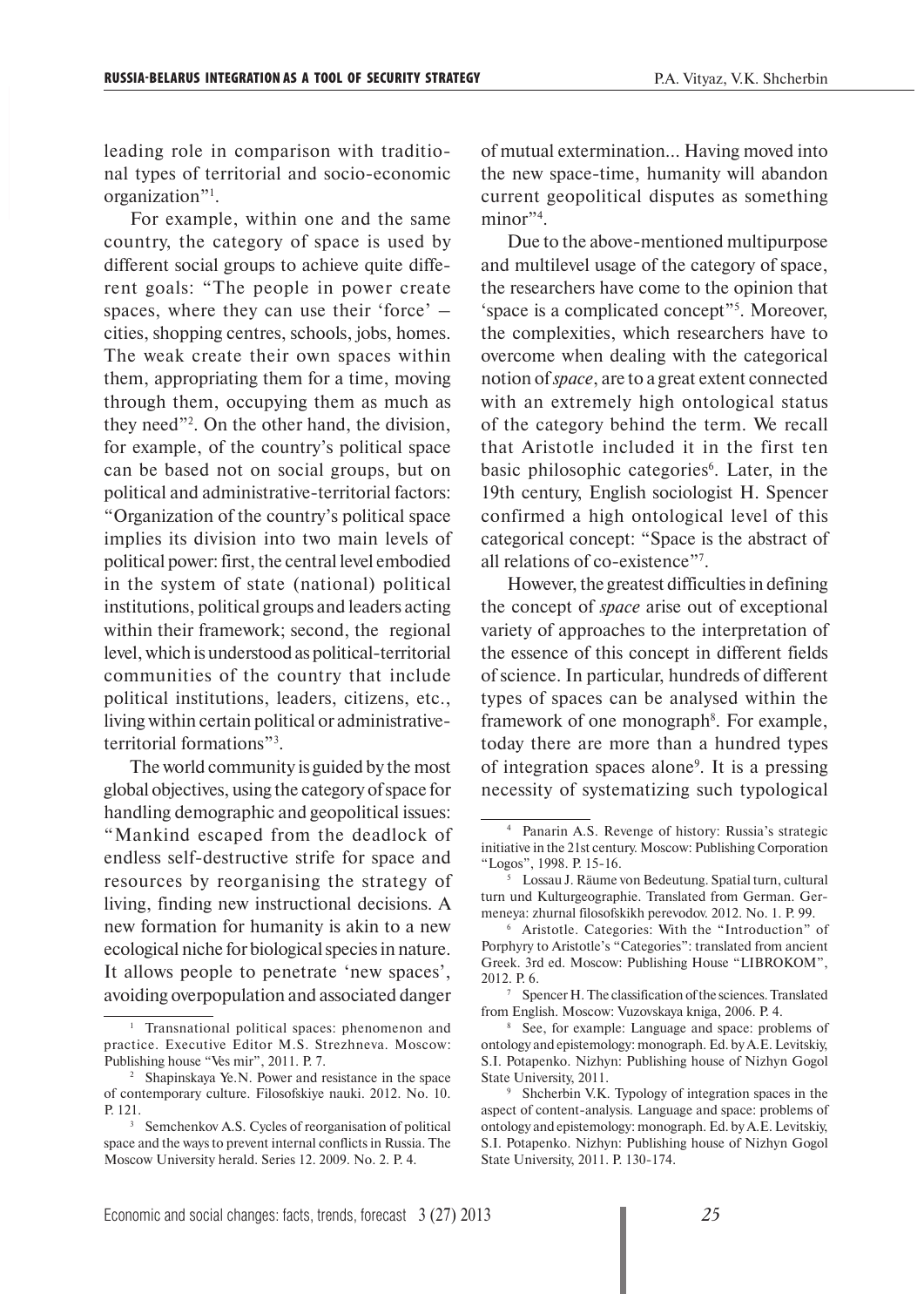diversity of existing spatial structures that urges individual researchers to reduce numerous interpretations of the concept of *space* to several major classes of meanings.

So, Russian sociologist V.N. Yarskaya believes that "the category of space inherits all the semantic wealth accumulated in the intellectual battles of cultures. In substantive tradition, in the first semantic cut, space serves as a special substance, the main parameters are the measurement, geopolitics, geography, statistics, the research task is to create an object, a measuring instrument. At the other semantic level space is interpreted as a subjective reality, representing what exists in the mental aspect, carrying out scaling and creating subjective scales. And the main semantic level is the space of symbols and meanings, and social organization of space"10. A similar approach to the classification of the main meanings of the concept *space* is proposed by Russian political scientist N.Yu. Zamyatina: "The concept *space* in scientific practice is used in various meanings. The two most common meanings are 'physical' space and space as a metaphor (and a conceptual design) used to describe the structure of some phenomenon in accordance with a certain conditional coordinate system (see, for instance, an example of creating the electoral space described in the coordinates 'left' – 'right', 'Zapadniki' (Westernists) – 'Pochvenniki' (the 'native soil' movement), etc)"11.

Moreover, some foreign and domestic philosophers go even further, claiming that the two basic semantic classes of specific meanings of the concept of *space* allocated above (physical, geographical space and metaphorical, symbolic space) are inextricably linked through the presence of general structural properties. In particular, according to the American philosopher M. Wartofsky, "regardless of whether we understand space in physical and geometrical sense, or as a sociological or psychological 'space', an important thing is that all these concepts of space, used in various sciences, have important common structural properties"12. In turn, Belarusian researchers V.K. Lukashevich and T.Ye. Novitskaya reveal the relationship of these semantic classes of spatial meanings as follows: "Physical space, on the one hand, is the ground for the existence of social space, and on the other hand, as human environment, it is a projection of social relations. Besides, the later approaches to social space initially contain provisions of philosophical concepts of space due to the application of some of the properties of physical space to the socio-spatial organization of society"<sup>13</sup>.

The representatives of geographical science, who study land surface most profoundly, also have their own opinion concerning the vectors of interaction of two basic semantic classes of spatial meanings: "German geography is concerned with the elaboration of the correct attitude toward the spatial turn. On the one hand, it observes the 'return to space' in related disciplines with great attention and interest… On the other hand, geography, in fact, is involved in interdisciplinary discussions about space only to some degree"14. This, according to J. Lossau, is conditioned by the following reasons: "Contrary to the popular understanding of geography, cultural geography

<sup>&</sup>lt;sup>10</sup> Yarskaya V.N. Globalization of social space. In: Integration processes in modern society (according to the materials of the all-Russian scientific and practical conference). Ed. by M.E. Elutina. Saratov: Aquarius, 2003. P. 4.

<sup>&</sup>lt;sup>11</sup> Zamyatina N.Yu. Spaces of power: physical, metaphorical, mental. In: Space of power: Russia's historical experience and modern challenges. Ed by B.V. Ananyich, S.I. Barzilov. Moscow: MPSF, 2001. P. 64.

<sup>12</sup> Wartofsky M. Metaphysics as heuristic for science. Structure and development of a science: Boston studies in the philosophy of science: translated from English. Moscow: Progress, 1978. P. 83.

<sup>13</sup> Lukashevich V.K., Novitskaya T.Ye. Structure and dynamics of innovation space. Vesnik BGEU. 2010. No. 5. P. 104.

<sup>14</sup> Lossau J. Räume von Bedeutung. Spatial turn, cultural turn und Kulturgeographie. Translated from German. Germeneya: zhurnal filosofskikh perevodov. 2012. No. 1. P. 102.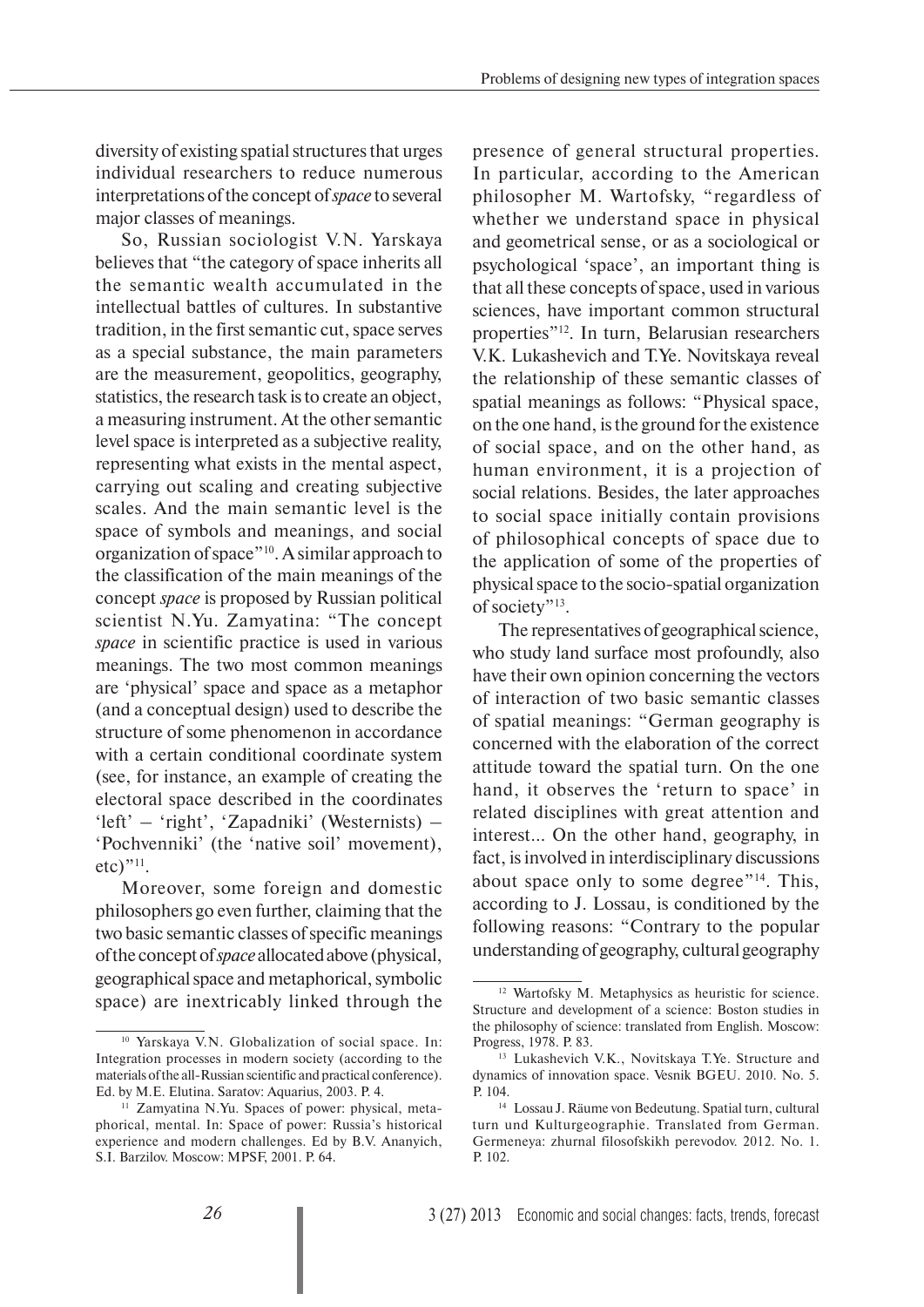doesn't raise the issue concerning the qualities of certain space and the extent, to which it can influence social reality or define it. It rather examines how the spaces are designed as symbolic espacements in the course of verbal communication or everyday practice.

Thus, we can say that the cultural turn inside geography led to the culturalization of space, in the context of which the old geographical 'realistic' view of the physical space of the earth's surface loses its meaning. In social and culturological sciences, on the contrary, the opposite situation can be observed. Here the spatial turn led to the espacement of cultural meanings, so that the 'rough' concrete side of social reality, and not least its physical, material foundations are reconsidered more closely"15. And speaking about the starting point of formation of 'spatial turn' in contemporary science, Ye.G. Trubina points out that "the beginning of the 'turn' can be dated March 1967, when Michel Foucault delivered his lecture, which was later called 'Of other spaces', and which was first published in the original language in October 1984"16.

The aforementioned methodological and cognitive-conceptual possibilities of spatial turn, in our opinion, are implemented to the fullest extent when considering complex, interdisciplinary phenomena, including, of course, modern international integration. The interdisciplinary nature of the phenomenon of international integration, first of all, is reflected in the fact that its consideration requires comprehensive application of different specific approaches and knowledge: political, economic, sociological, ethnographic, geographical, historical, military, etc.

At that, such comprehensive package concept as *space* acts as one of the key conceptual dominants of this set of different specific knowledge. According to the Russian philosopher A.I. Rakitov, the main peculiarity of such package concepts "consists in the fact that one and the same term, in essence, means a whole family or package, in a certain relation of similar concepts that are, as a rule, impossible to differentiate by purely formal, structural characteristics"<sup>17</sup>.

In this particular case (when considering the phenomenon of international integration) the package concept *space* serves as a common cognitive basis for the unification of a number of specific spaces (spiritual, political, economic, social, military, geographic, historical, linguistic and other), in the framework of which the knowledge of various academic disciplines about the processes of formation and development of international integration structures is localized, which makes it possible to give a versatile characteristic of the mentioned processes. The complexity of the work with such package concept as *space* consists in the necessity to consider the 'family' sets of more split up concepts, adopted from various disciplines and fields of scientific knowledge, in the inseparable unity of the common and individual, the synchronic and diachronic, general scientific and specific interpretations of all the components of the package concept. It is possible to overcome the mentioned difficulty by creating more specialised theories (the theory of formation of integration spaces<sup>18</sup>, the theory of economic space<sup>19</sup>, etc.)

<sup>15</sup> Lossau J. Ibidem. P. 105.

<sup>&</sup>lt;sup>16</sup> Trubina Ye. G. Turn to the space: an interdisciplinary movement and problems with its promotion. The political conceptology: journal of metadisciplinary research. 2011. No. 4. P. 40.

<sup>17</sup> Rakitov A.I. Historical cognition. System-gnosiological approach. Moscow: Politizdat, 1982. P. 28.

<sup>18</sup> Report on the research work "The theory of the formation of integration spaces of different types and mechanisms of their interaction" Academic advisor S.M. Dedkov. Minsk: The Centre for System Analysis and Strategic Research of the NAS of Belarus, 2013 (manuscript copyright).

<sup>19</sup> Chekmarev V.V. On the theory of economic space. Problemy novoy politicheskoy ekonomii. 1999. No. 3. P. 25-38; Biyakov O.A. Theory of economic space: methodological and regional aspects. Tomsk: Tomsk University, 2004; Chekmarev V.V., Gulbasov A.V. The theory of economic space. Kostroma: Nekrasov Kostroma State University, Smolensk State University, 2006.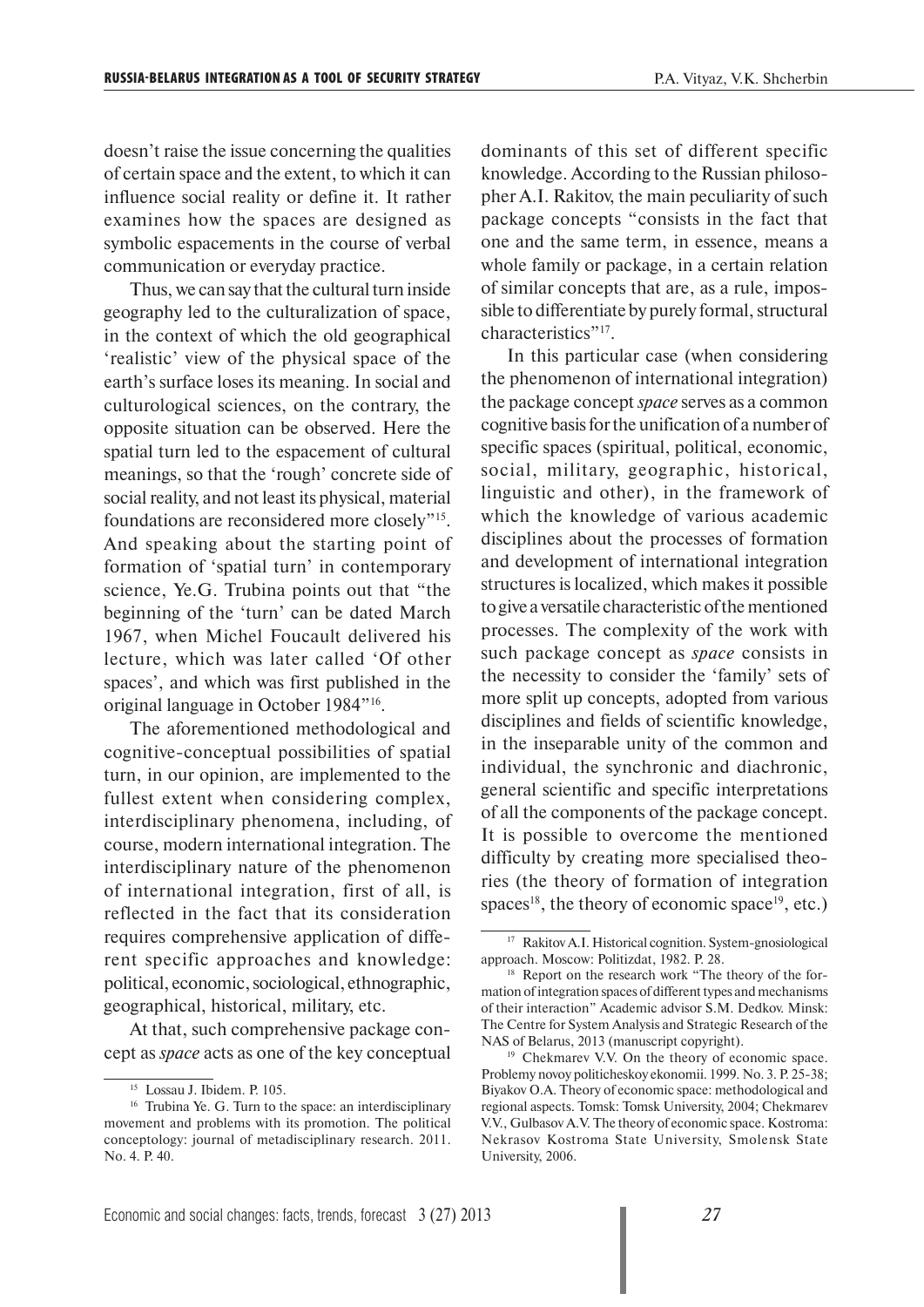in addition to the existing general theories of international integration<sup>20</sup>.

In any case, the very definition of a theory (as 'a complex of views, notions, ideas aimed at interpretation and explanation of any phenomenon'21) suggests that giving the status of a theory to a forming set of views, ideas and notions concerning different types of integration spaces, will endow it with additional explanatory power and will allow it to reveal a complex and multidimensional phenomenon of integration spaces in more detail.

#### **2. Integration spaces formation theory**

In 2011 – 2013 the researchers at the Centre for System Analysis and Strategic Research of the NAS of Belarus carried out a grant research on the topic "The theory of forming integration spaces of different types and mechanisms of their interaction" with the financial support of the Belarusian Republican Foundation for Fundamental Research. This made it possible to outline the framework of such a theory<sup>22</sup>. In particular, according to the authors of this study, the structure of the specified theory should be represented by the following sections:

1) *the fundamentals of international integration*, i.e. general ideas about the basic principles, forms and aspects of international

cooperation<sup>23</sup>, as well as information about the content of the key integration concepts and notions $24$ :

2) *the history of international integration* (it is based on the collection of works on the chronology of integration process<sup>25</sup>; on the issue concerning the periodization of the history of integration<sup>26</sup>; the history of individual integration associations and unions $27$ );

3) *the typology of integration spaces*, which is based on the identification of specific characteristics of these spaces, distinguishing

<sup>&</sup>lt;sup>20</sup> See, for example: Balassa B. The theory of economic integration. Homewood: Richard D. Irwin, 1961; Shishkov Yu.V. Theories of regional capitalist integration. Moscow: Mysl, 1978; Yakobait K. Theory of integral integration. Regional integration in Central Asia: collection of articles. Berlin: German Foundation for International Development, 1995. P. 1-22; Rosamond B. Theories of European Iitegration. New York: Palgrave Macmillan, 2000; Shishkov Yu.V. Domestic theory of regional integration: the experience of the past and a look into the future. World economy and international relations. 2006. No. 4. P. 54-63.

<sup>&</sup>lt;sup>21</sup> Shvyrev V.S. Theory. New encyclopaedia of philosophy: in 4 volumes. Vol. 4. Moscow: Mysl, 2001. P. 42.

<sup>&</sup>lt;sup>22</sup> Report on the research work "The theory of the formation of integration spaces of different types and mechanisms of their interaction" Academic advisor S.M. Dedkov. Minsk: The Centre for System Analysis and Strategic Research of the NAS of Belarus, 2013 (manuscript copyright).

<sup>23</sup> See, for example: Vityaz P.A., Shcherbin V.K. Promotion of inter-academic cooperation – the real way to the creation of a common scientific and technological space of the CIS. Bulletin of the Foundation for Fundamental Research. 2001. No. 4. P.68-87; Vityaz P.A., Shcherbin V.K. Inter-academic cooperation and the problem of formation of common scientific space of the CIS. Naukovedeniye. 2001. No. 4. P. 32-49; Dedkov S.M. System approach to the geoeconomic aspects of integration. Security & Eurasia. A journal of individual, national and collective security. 2002. No. 2. P. 142-145; Zhibulevskaya S.A., Shcherbin V.K. "Akademkniga" – one of the forms of integration of Belarusian and Russian science. Nauchnaya kniga. 2002. No. 2. P. 8-10, etc.

<sup>24</sup> See, for example: Mikhaylenko A., Vertlib Ye. Factor as the key concept of integration in the CIS. Belarus – Russia: neo-Soviet phenomenon of integration. Ed. by L. Zaiko. Minsk: Paradox, 2004. P. 327-347; Danilov A.N., Shcherbin V.K. Integration. The Republic of Belarus: encyclopaedia. In 6 volumes. Vol. 3. Minsk: BelEn, 2006. P. 778-780; . Rybalka Ye.A. Concepts of space in social philosophy. Gumanitarniye i socialno-ekonomcheskiye nauki. 2009. No. 3. P. 39-44; Shcherbin V.K. Concept of 'post-Soviet space' and its concept-variables. The post-Soviet space in the world order of the 21st century: priorities, specifics, prospects: materials of the international scientific-practical conference. Minsk: Mediafakt, 2011. P. 82-91.

<sup>25</sup> See, for example: Shcherbin V.K. Comparative chronology of integration activities for the creation of a common scientific and technological space of the CIS-states (1991-2001). Problemy upravleniya. 2003. No. 1. P. 33-40.

<sup>26</sup> See, for example: Morozov I. Post-Soviet economic space: historical view. Theoretical and practical issues of management. 2013. No. 2. P. 40-48.

 $27$  See, for example: Strezhneva M.V. European Union and the CIS: Comparative analysis of institutions. Moscow: Moscow Public Science Foundation, 1999; Sheleg N.S., Yenin Yu.I. Formation of regional integration associations in the post-Soviet space. Moscow: the Permanent Committee of the Union State, 2003; Illustrated history of the Union State. Moscow: Rossiyskaya Gazeta, 2004; Shumskiy N.N. Regional economic associations of the post-Soviet states: organizational and legal support of integration process. Minsk: Belaruskaya navuka, 2010.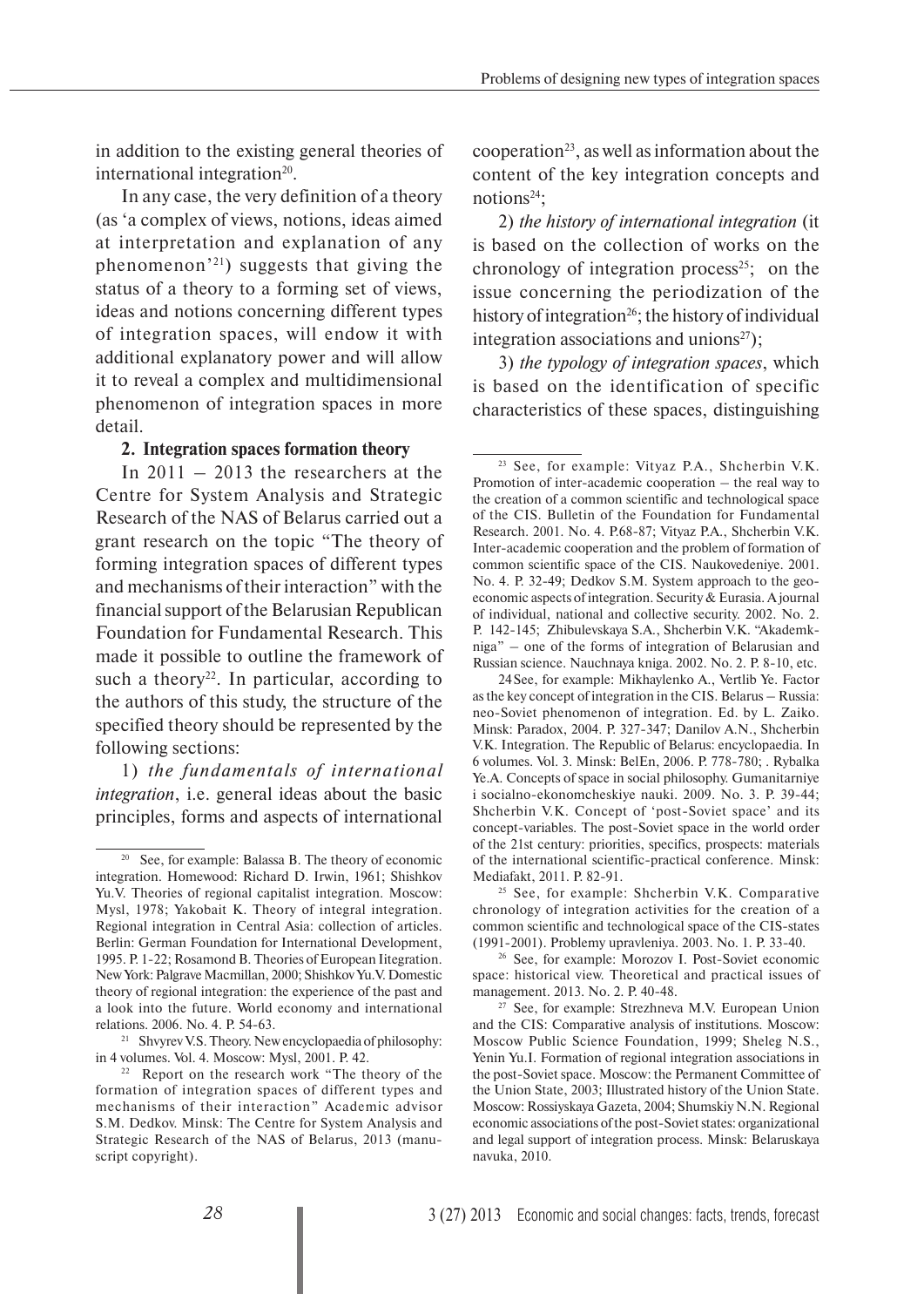them from the spaces of other types<sup>28</sup>, and which is aimed at creating a scientific classification of integration spaces<sup>29</sup>;

4) *the doctrine of the structure of integration space* (the contents of this section cover the issues dealing with structuration of various integration spaces<sup>30</sup>, their parameterization and measurement using different classification and webometric criteria<sup>31</sup>, and also revealing the peculiarities of its architectonics<sup>32</sup>);

5) *the doctrine of the mechanisms of interaction between different types of integration spaces* (at present, two types of such mechanisms have been identified and described: the horizontal, or network mechanism of integration spaces interaction and the vertical or hierarchical mechanism of interaction of such spaces $^{33}$ );

6) *the integration prognostics*, in the framework of which the three main areas are developed: a) development, improvement, and optimization of using already existing integration spaces of different types<sup>34</sup>; b) designing new types of integration spaces  $35$ ; c) detection of integration tendencies and megatrends and their extrapolation to the future development of integration processes<sup>36</sup>.

In the future it is possible to define other sections in the structure of the considered theory of integration spaces formation (such as a methodology for integration research, integration ethics, integration statistics, etc.). Currently, however, the empirical data is not sufficient enough for giving the abovementioned sections the status of independent structural units. As for the branches of the integration spaces formation theory that have already obtained this status in our study, the last section (integration prognostics) is the least developed of them; and such sphere as the design of new types of spaces was the least studied among the areas developed within its framework. Although the practice of designing spaces that was very successful in some historical periods was implemented even in the USSR, which has to be admitted by modern critics of the 'Soviet civilization': "It is the construction of space that first promoted the true triumph of the USSR, but then facilitated the collapse of

<sup>28</sup> See, for example: Dedkov S.M., Shcherbin V.K. Integration spaces: reasons for formation; specifics; the major classes. The Union State in the context of world integration processes: scientific materials of the Inter-Academic Council on the Issues of Development of the Union State. Vol. 2. Ed. by S.M. Dedkov, V.K. Yegorov. Minsk: The Centre for System Analysis and Strategic Research of the NAS of Belarus, 2011. P. 8-22.

<sup>29</sup> See, for example: Shcherbin V.K. Typology of integration spaces in the aspect of content-analysis. Language and space: problems of ontology and epistemology: monograph. Ed. by A. E. Levitskiy, S.I. Potapenko. Nizhyn: Publishing house of Nizhyn Gogol State University, 2011. P. 130-174.

<sup>30</sup> See, for example: Zevin L. Structuring of the economic space of the CIS. Svobodnaya mysl. 2004. No. 11. P. 124-135; Lysenko V. Territorial aspects of structuring social space. Sotsialno-gumanitarniye znaniya. 2010. No. 6. P. 253-262, etc.

<sup>&</sup>lt;sup>31</sup> See, for example: Melnikov V.A. Metrization of economic space. Ekonomika i proizvodstvo. 2004. No. 2. P. 4-6; Isakova N.B. Webification of innovation space and technology transfer. Problemy nauki (Kyiv). 2009. No. 10. P. 2-5.

<sup>&</sup>lt;sup>32</sup> Geyets V.M. Post-crisis architectonics of the European economic space. The world of transformations. 2011. No. 1. P. 137-151.

<sup>&</sup>lt;sup>33</sup> Report on the research work "The theory of the formation of integration spaces of different types and mechanisms of their interaction" Academic advisor S.M. Dedkov. Minsk: The Centre for System Analysis and Strategic Research of the NAS of Belarus, 2013. P. 61-73 (manuscript copyright).

<sup>&</sup>lt;sup>34</sup> See, for example: Nedilko V.I. Problems and prospects of reconstruction of a common scientific and technological space of the CIS. Vestnik of the Foundation for Fundamental Research. 1997. No. 2. P. 33-38; Burnyasheva L.A. Problems of renovation of spiritual space in contemporary Russia. Sotsialno-gumanitarniye znaniya. 2010. No. 5. P. 265-273; Nevostruyeva A.F. Development of the social nature of information and communication space at the present stage. Vlast. 2013. No. 2. P. 38-42.

<sup>35</sup> See, for example: Krasina O. Construction of transnational space as a theoretical and methodological problem in the modern theory of world politics. Vlast. 2010. No. 11. P. 69-74; Rogozin D.M. How to design a social space by contingent valuation method. Sociological journal. 2010. No. 4. P. 169-173.

<sup>&</sup>lt;sup>36</sup> See, for example: Shmelev V.V. Developing countries: tendencies and contradictions of economic integration. Moscow: Mysl, 1979; Integrative tendencies in the modern world and social progress. Ed. by M. A. Rozov. Moscow: Publishing house of Moscow University, 1989; Bakushev V.V. Integration trends in the policy of the leading international organizations and the new Russia. Moscow: Russian Academy of State Service under the President of the Russian Federation, 1997.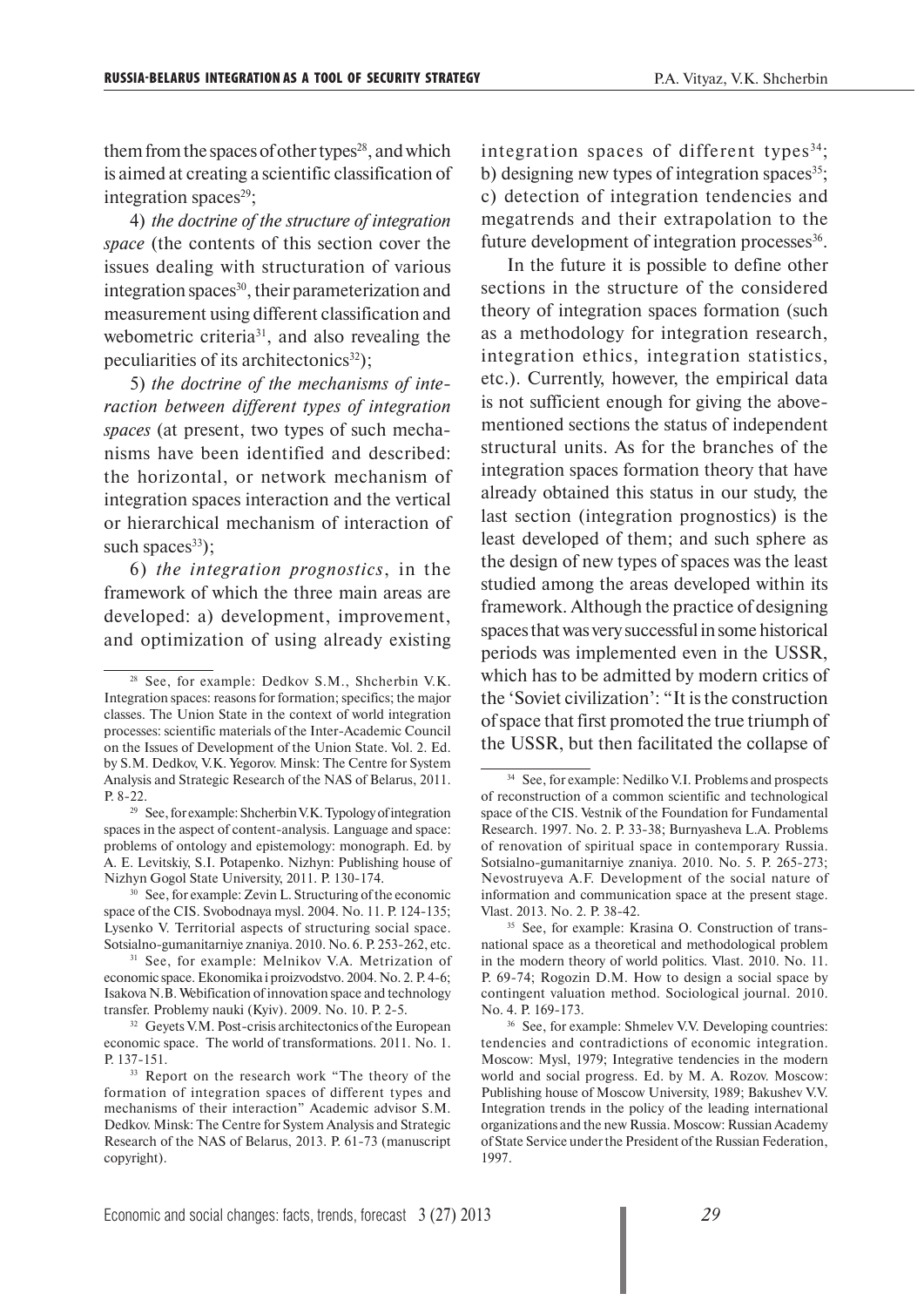this structure: the USSR authorities were not growing space, they were 'making' it $3^7$ . Due to the above reasons, the study of the main theoretical problems of designing new types of integration spaces was elected the main topic of this article.

### **3. Creation of new types of integration spaces as the practice of cultural engineering**

Despite the lack of theoretical development of the above directions of integration forecasting in the CIS countries, international practice has a long-term tradition of designing new types of spaces. In particular, the Austrian theorist of 'information anti-globalism' K. Becker wrote about this activity of European scientists the following: "The traditional practice of cultural engineering consists in creating cultural memory and establishing a nominal order through the establishment of mental and ideological spaces; symbolic scenarios generate reality through mediating an implicit political narrative and logic... Abundant evidence of fictitious cultural reconstruction can be found already in the Middle Ages... In retrospect, the whole empires may be the fruit of cultural engineering. Moreover, such writers as Martin Bernal, the author of *The Fabrication of Ancient Greece,* clearly showed how deeply cultural propaganda and historical disinformation are integrated into the work of European scientists. To support the ideological hegemony of certain European elites on the basis of racist ideas and hidden political interests, the entire historical scenarios were framed up and cultural links were broken"<sup>38</sup>.

However, if earlier the political ambitions of ruling elites of some European countries were a stimulus to the cultural engineering of new types of spaces (mental, ideological,

etc.), then at the end of the 20th century the main reason for this engineering could be found in economic and political imperatives of globalisation: 'Spaces' appear in political practice, when the territories are divided and the countries have to switch from extensive to intensive development of territories, ways and forms of their use. Another important reason for the emergence of 'spaces' lies in the fact that more and more types of activity, forms of ownership are going beyond national borders. The main problem is not that the government loses something (taxes, control, etc.), although such losses may happen to a certain extent. The more important fact is that the degree of predictability of the country's economic situation is reduced (especially in the medium and long term), as well as the ability of the government to implement sustained programmes for socio-economic development; the internal sphere of the country becomes vulnerable to external influences (spontaneous and often targeted); and the type of activity – the industry, the sphere etc. can't be monitored and directed comprehensively"39.

In particular, according to the observations of domestic science theorists, large-scale integration of Russia's leading scientific organizations in the world market space shows that it is not Russia that becomes the main owner of the scientific product created by these organizations: "Integration of Russian scientific organizations in the financial 'metabolism' of Western capital (public or private) has a very real prospect of turning the domestic science into a branch of foreign companies. Ironically, the cherished dream of many of our scientists and science managers to make Russia a kind of laboratory for producing and selling fundamental knowledge in the international division of labour becomes clearly tangible today.

<sup>37</sup> Kaganskiy V.L. Russia – the USSR today? A comparative portrait of spaces. Article 3. The Russian Federation and Russian space. Obshchestvenniye nauki i sovremennost. 2005. No. 4. P. 100.

<sup>38</sup> Becker K. Tactical Reality Dictionary: cultural intelligence and social control: translated from English. Moscow: Ultra. Kultura, 2004. P. 15, 17-18.

<sup>&</sup>lt;sup>39</sup> Transnational political spaces: phenomenon and practice. Executive Editor M.S. Strezhneva. Moscow: Publishing house "Ves mir", 2011. P. 25.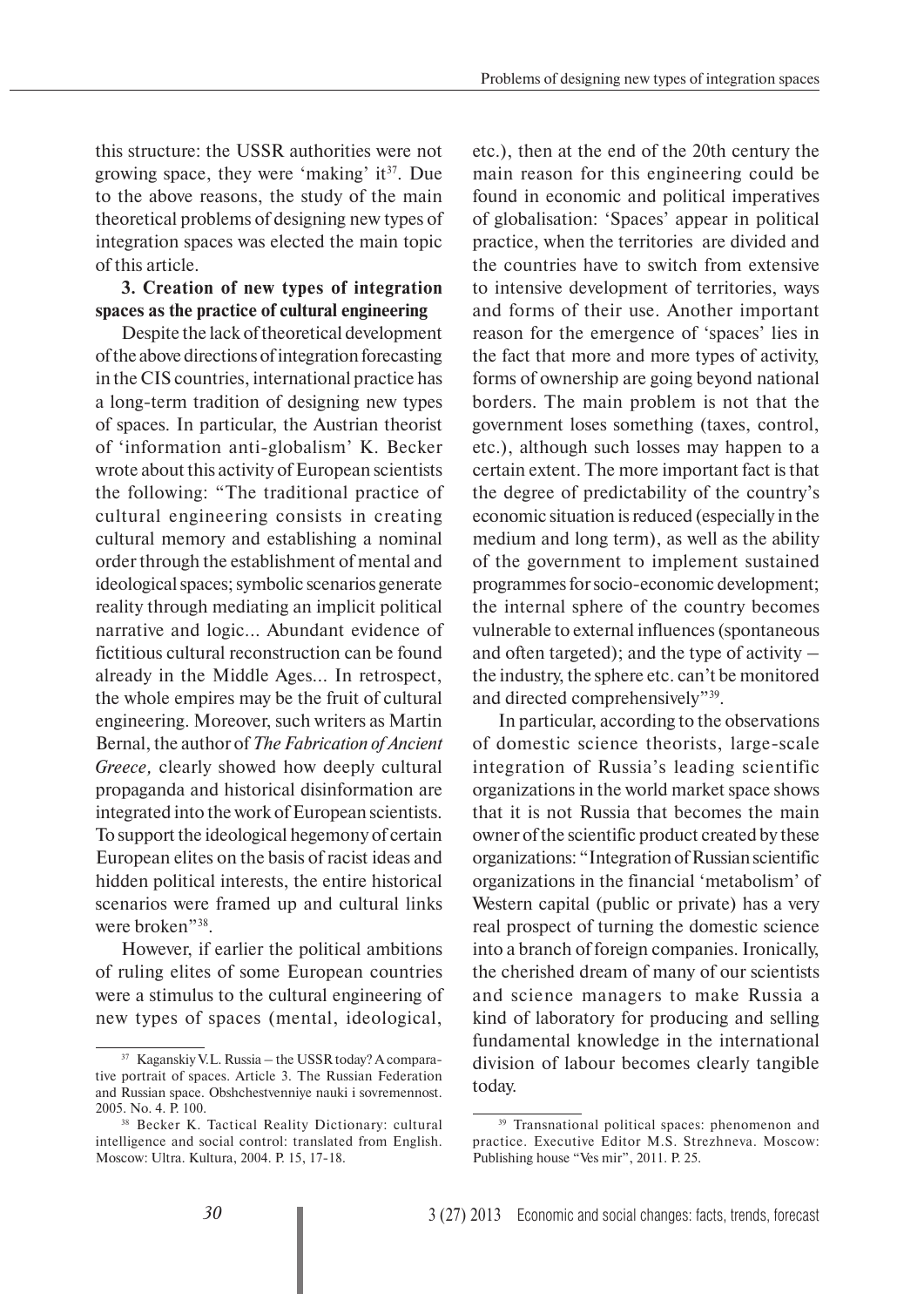It's just that in such circumstances our country will lose whatever has been left of the opportunities to conduct an independent policy in the sphere of science and technology. Russia's scientific community increasingly produces the knowledge ordered by foreign companies for implementing their existing technologies and products rather than the knowledge which is necessary for the country itself"40. Moreover, the calculations of Russian economists show that while domestic scientific organizations and individual scientists make their products available in the world market, Russia annually loses 600 – 700 million US dollars, because domestic scientists use their own equipment for executing the orders of foreign investors; as a result, the self cost of the works performed is higher than the amount paid to them by foreign  $cutomers<sup>41</sup>$ .

By the way, foreign investors in Belarus prefer to finance those science-intensive sectors (e.g. offshore programming), which require the least expenditure on equipment and ensure a minimal risk for investors: "Certain success of Belarusian programmers is explained quite simply. On the one hand, we have quite good and cheap 'brains', on the other – it is not necessary to import a large amount of equipment in this case. The main assets, i.e. intellectual property and profit are left abroad. And in Belarus there are only rooms and programmers, a cheap workforce by Western standards. Accordingly, the risk for the investor is minimal. Chipsets manufacturers are in much worse conditions. They have to build premises and install expensive equipment on the production site. And investors won't spend much money on costly equipment without having firm guarantees"<sup>42</sup>.

According to V.M. Geyets, Academician of the NAS of Ukraine, the numerous financial benefits obtained by foreign investors as a result of using domestic scientific, educational, intellectual and other spaces of the CIS countries, will be the main reason for drastic changes in the expansionist policy of the European Union, which will soon change its policy of direct territorial expansion to the East and move to the practice of large-scale construction of new types of integration spaces with the involvement of scientists and scienceintensive business of the CIS states: "Further EU enlargement to the East, under the previous ideology of the Union's formation through the admission of new members, even such as Turkey and/or Ukraine, will lead to escalation of tension in the internal, foreign political, economic, social and cultural aspects and to the emergence of new factors of destabilization in the EU and in the globalizing world.

That's why the expansion to the East must be aimed at not so much as receiving the membership, but at allocating separate areas (sectors), in the framework of which the coordinated actions will to some extent be similar to the conditions of formation of the European Coal and Steel Community. At that time cross-border mergers and acquisitions will become the dominant transactions, which will be lobbied at the government level in the interests of their countries, but they will increasingly promote the creation of the single market by overcoming economic differences"<sup>43</sup>.

Russian researchers name other reasons why the West is constructing new types of spaces instead of traditionally used military annexation of territories and resources: "The new military strongarm territorial division of the world is quite possible.

<sup>40</sup> Vaganov A.G. Western investments and structure of Russian science. Naukovedeniye. 2001. No. 3. P. 86.

<sup>41</sup> Ushkalov I.G., Malakha I.A. Interstate migration of scientific personnel and the problems of development of scientific and technological potential of Russia. Naukovedeniye. 1999. No. 1. P. 34.

<sup>42</sup> Balykin S. Integral is being prepared for sale. Director. 2008. No. 1. P. 21.

<sup>43</sup> Geyets V.M. Post-crisis architectonics of the European economic space. The world of transformations. 2011. No. 1. P. 148.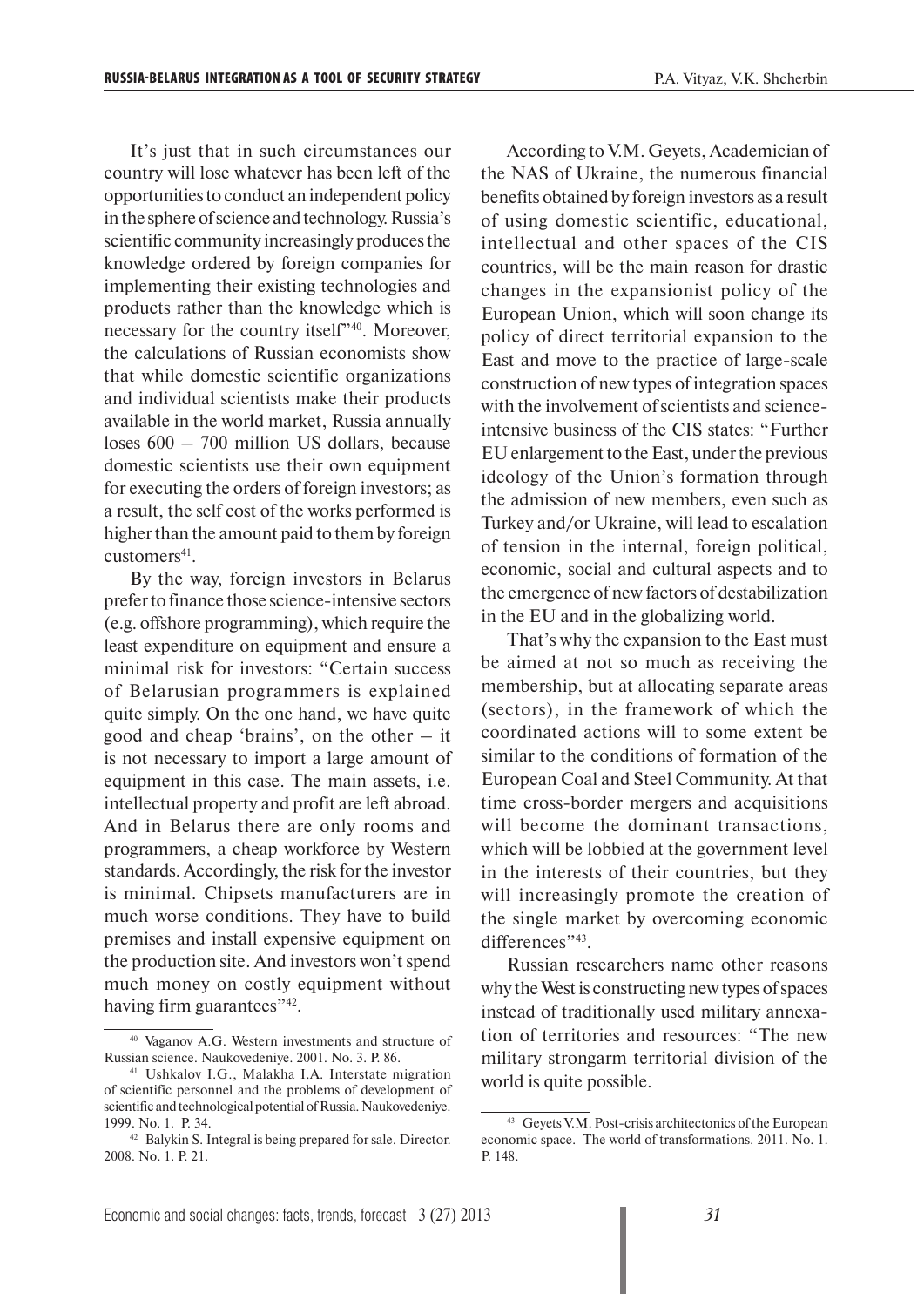However, today's war is a costly issue, disruptive to the social and natural environment; and besides, it is officially condemned morally and politically in accordance with the UN Charter. In conditions of globalization a greater importance is attached to the possibility of practical use of a territory and/or its resources, rather than to their possession, because such possession for various reasons (costs of distances, taxes, social responsibility to local communities, etc.) can be a burden. Space as a phenomenon provides an answer to all of the above. It provides the way out of the seemingly insurmountable dichotomy 'formal – informal' through the principal opportunity to combine an officially recognized (and therefore a formal) validity of socially demanded diversity of actual (and therefore, informal) relations"44.

The rapid development of information technologies (virtual networks, the Internet, etc.) highly contributed to the mass establishment of such informal relations between foreign customers and domestic scientists. According to O.V. Krasina, "the virtual multinational networks are being especially developed in the sphere of economy and scientific-technological cooperation, for example, the EU project *cordis.eu*, in the framework of which it is possible to develop contacts not only at the level of individual researchers or entrepreneurs, but also at the level of organizations (universities, business startup companies, business corporations, etc.). This trend indicates the extension in the measurement of transnational space, since an individual doesn't need to cross the border in the physical aspect to be included in the transnational activity, and, remaining, in fact, in his/her original cultural environment, the individual becomes a kind of 'citizen of the world', where the only deterrent factor in his/ her participation in transnational interactions becomes the availability of leisure time (in the situation, when such activity isn't a job or a source of income) and the presence of language and cultural barriers that impede communication by certain socio-cultural contexts"<sup>45</sup>.

For example, the EU at its highest level handles the issues concerning the creation of organizational and financial capabilities for using the creative potential of researchers of the CIS for the purposes of Western corporations. In particular, A. Mitsos, the Head of the Directorate General for Research of the European Commission says the following on the subject: "A few years ago the EU launched a new initiative, and we hope that in the near future it will be transformed into a more tangible goal at the state level. It relates to the full opening of frontiers for science and enhancing international cooperation between the EU and its Eastern and southern neighbours, which are not part of the EU, and developing countries. How can we provide the best researchers in all parts of Europe, not only in the EU, with an opportunity to use their potential to the fullest? This can be done only through cooperation, finding such scientists and creating appropriate infrastructure environment for them"46.

The research of domestic science theorists show how successfully the European Union is creating this infrastructure for the needs of scientists from the former USSR countries: "According to the results of a research project carried out at G.M. Dobrov Centre for Scientific and Technological Potential and Science History Studies of the National Academy of Sciences of Ukraine, more than half of the institutes had contracts with foreign customers.

<sup>44</sup> Transnational political spaces: phenomenon and practice. Executive Editor M.S. Strezhneva. Moscow: Publishing house "Ves mir", 2011. P. 24.

Krasina O. Construction of transnational space as a theoretical and methodological problem in the modern theory of world politics. Vlast. 2010. No. 11. P. 71.

<sup>46</sup> Mitsos A. European strategy for the movement towards knowledge-based economy and society. Knowledge-based society: new challenges for science and scientists: Materials of the international conference (Kyiv, 23 – 27 November 2005). Kyiv: Phoenix, 2006. P. 53-54.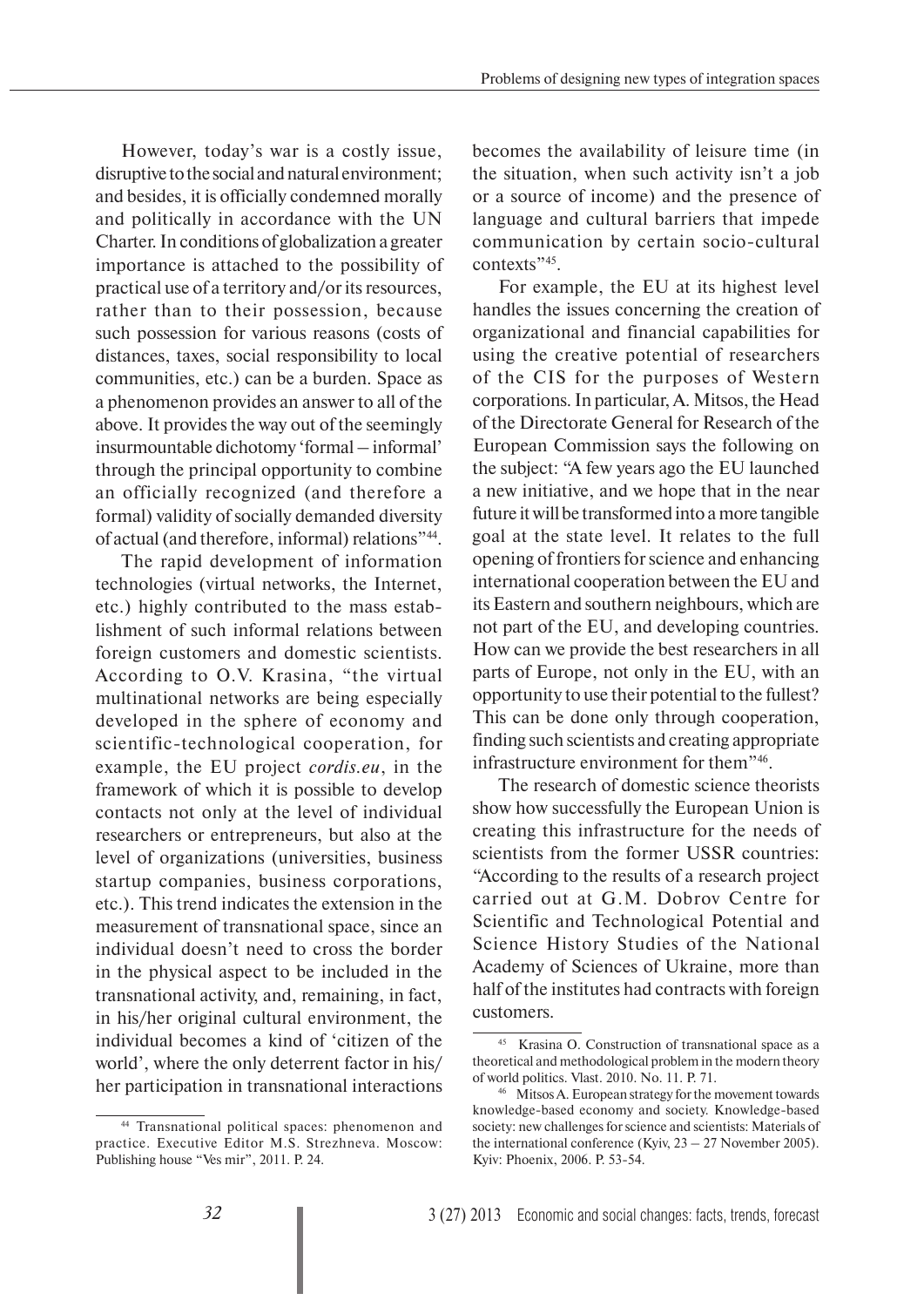On average, an institute has seven contracts, according to which the scientists work abroad, and five foreign contracts, according to which the scientists work in Ukraine<sup>47</sup>. Moreover, "the authors sent the most important publications abroad (this trend has already been observed in a number of research areas)"48. The latter is largely facilitated by the fact that all the expenses on the prompt publication of scientific books and articles of the post-Soviet scientists are usually effected by Western European publishers. While at home, these scientists wait years for their turn to publish their research results; moreover they often have to pay for these publications on their own.

The above reasons led to the fact that post-Soviet science now has an actual tendency of 'brain drain' to Western countries, as well as the 'leak of knowledge', obtained in the framework of scientific programmes and individual projects funded by the CIS. The Ukrainian scientific theorists V.I. Onopriyenko and M.V. Onopriyenko point out that "among domestic scientists there are many of those who, staying in their homeland in their institutions, execute the orders of foreign science centres and companies, having been engaged in international Internet communications.

This process increasingly replaces the notorious 'brain drain' and goes far beyond it. Using obsolete domestic scientific equipment, these scholars, nevertheless, obtain the results that satisfy Western manufacturers and pass these results directly to the customers. As a rule, these products have low added value. Consequently, the tendency of transformation of our countries into mere suppliers of raw materials to developed countries is carried out

not only through the market, but also through scientific systems using the networking tools"<sup>49</sup>.

In our opinion, to stop these negative processes and trends in post-Soviet science, the Commonwealth states should actively construct new types of research spaces on their own, and also implement the relevant infrastructure projects more often in the interests of national science. In particular, the President of the Republic of Belarus A.G. Lukashenko proposed to establish a High-Tech Park (HTP), modelled after the famous Silicon Valley. The strategic aim of this project was to create "a unique and favourable environment for the development of high technologies" in Belarus, a kind of analogue of the U.S. Silicon Valley, where the combination of economic, social and legal environment will exceed the present-day level achieved by the world community"<sup>50</sup>. Today HTP is one of the leaders of Belarusian innovation sphere: "By the end of last year, the incomes of the Park have reached a billion dollars. In 2012 six HTP companies were included in the list of top IT service providers in the world. 2.5 thousand new jobs were created here; the Park has about 14.5 thousand specialists in the field of information technologies. About a half of the resident companies of the Park are foreign firms and joint ventures. Over a half of the residents are engaged in the production of their own software. All this allowed Belarus to enter the top 30 countries with the most developed sphere of offshore programming, according to the Gartner analysts. Besides, the High-Tech Park is now among the largest IT-clusters in the countries of Central and Eastern Europe"51.

<sup>47</sup> Isakova N.B. Webification of innovation space and technology transfer. Problemy nauki (Kyiv). 2009. No. 10. P. 4.

<sup>48</sup> Malitskiy B.A. How to evaluate the credibility of scientific achievements. Science and Science of Science. 2012. No. 3. P. 163.

<sup>49</sup> Onopriyenko V.I., Onopriyenko M.V. The Internet galaxy and science in the globalizing world. Science and Science of Science. 2008. No. 1. P. 168.

<sup>50</sup> The Address of the President of The Republic of Belarus Alexander Lukashenko to the Parliament. Available at: www. president.gov.by/press 29160.html.

<sup>&</sup>lt;sup>51</sup> Tsepkalo V., Starzhinskiy V., Pavlova O. Leading cluster of IT-industry. The science and innovations. 2013. No. 4. P. 53.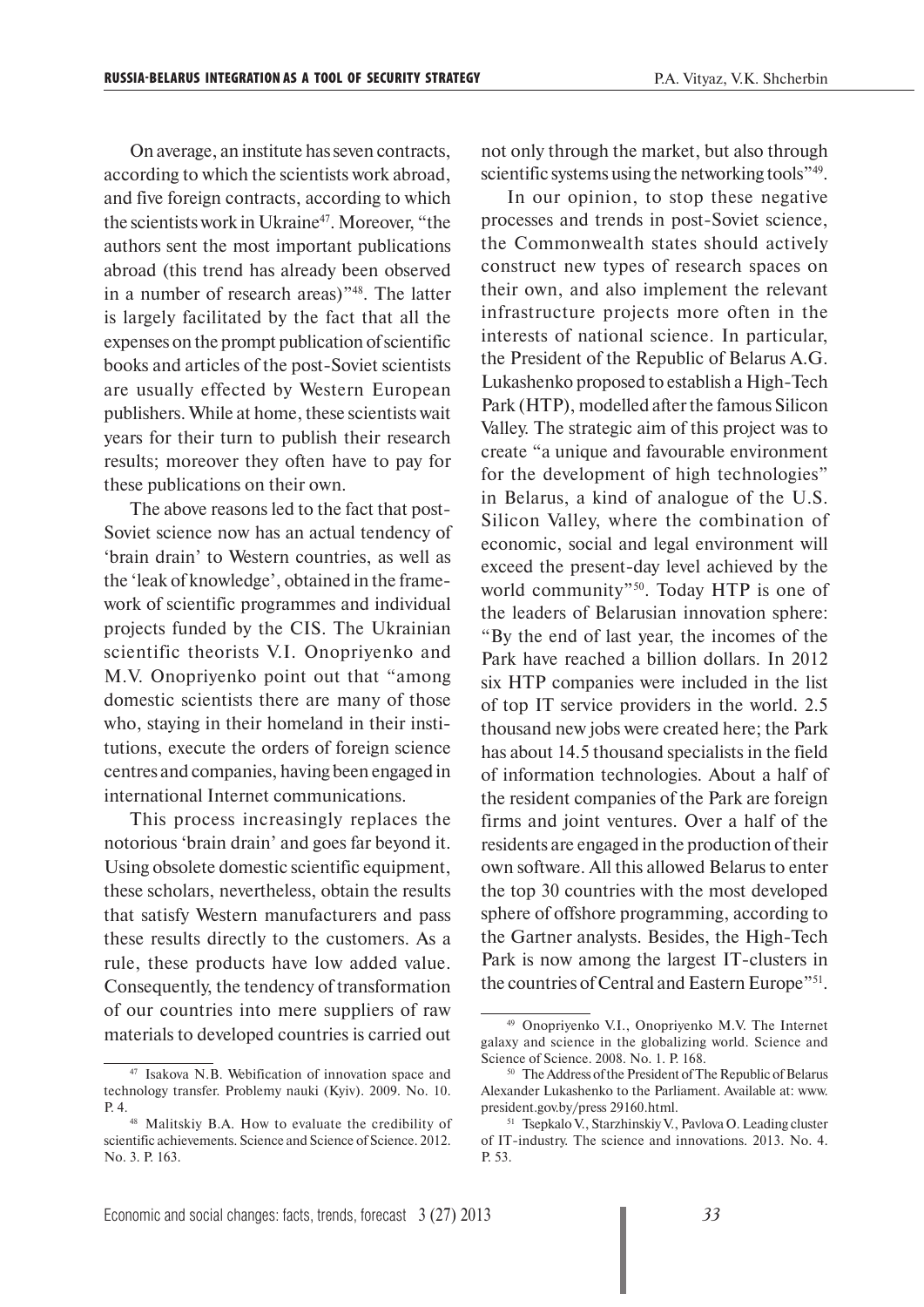Unlike the above innovation infrastructure project carried out in the 2000s, the Belarusian-Russian programmes "SKIF" and "SKIF-GRID" contributed essentially to the formation of a new type of integration space, because they created optimal conditions for a long-term joint work of Belarusian and Russian specialists in the field of designing supercomputers. According to L.B. Vardomskiy and A.V. Shurubovich, the realization of these and a number of other scientific programmes of the Union State of Russia and Belarus "made a considerable contribution to the development of the relevant branches of economy, science and technology of the Russian Federation and the Republic of Belarus. In particular, in the framework of the programmes "SKIF" and "SKIF-GRID" for the creation and introduction of supercomputers, 19 prototypes of advanced supercomputers "SKIF" series 1.2.3 have already been constructed. Five supercomputers "SKIF" were included in the global Top500 rating of most powerful computers. From 2002 to 2009, the performance of supercomputers "SKIF" increased from 0.423 to 60 trillion flops"52.

Another new integration space was formed by the efforts of Belarusian and Russian scientists and manufacturers in the field of diesel automobile construction. Its development programmes "were implemented by about 20 leading automobile enterprises of Russia and Belarus, mass production of automobiles was established, in compliance with international modern and perspective standards of ecology, economy, security and reliability Euro-2, Euro-3 and Euro-4. By the end of 2008,

the enterprises participating in the programme have produced 34296 trucks and 44773 diesel engines of Euro-3 standard; in subsequent years it is planned to shift to the industrial production of Euro-4 standard"<sup>53</sup>.

The above examples of implementing major infrastructure projects and designing new types of research spaces in the framework of the Union State of Russia and Belarus represent only a small part of existing spaces and projects: "According to the initiative of the Scientific Council under the Executive Committee of the Union of Belarus and Russia and with the participation of the Ministry of Science of Russia, the State Committee for Science and Technology of the Republic of Belarus (SCST RB), the Russian Academy of Sciences (RAS), the National Academy of Sciences of Belarus (NAS of Belarus) and a wide range of scientific community, the Programme for the formation of common scientific and technological space of Belarus and Russia is being developed and implemented, the main common priorities for science and technology have been identified. A number of joint projects and programmes (over 30 in the framework of the Union in the fields of space technology, supercomputers, laser technology, biotechnology, agriculture, medicine, resource-saving technologies, etc.) have been worked out, agreed and are now being implemented"<sup>54</sup>.

In our opinion, Russian and Belarusian scientists should carry on their research and achieve more. It is necessary to create new integration spaces in all the key directions of natural, technical and humanitarian sciences, developed by researchers of the two countries. The mass creation of such research spaces is

<sup>52</sup> Vardomskiy L.B., Shurubovich A.V. Post-Soviet integration projects as a factor in modernization of the CIS economies. Integration of science as a factor in the construction of the Union State: scientific materials of the Inter-Academic Council on the problems of development of the Union State. Vol. 3. Ed. by S.M. Dedkov, V.K Yegorov. Minsk: Centre for System Analysis and Strategic Research of the NAS of Belarus, 2011. P. 31.

<sup>53</sup> Ibidem.

 $54$  P.A. Vityaz – path in science. Ed. by O.V. Roman, A.F. Ilyushchenko, S.P. Vityaz. Minsk: Belorusskaya nauka, 2006. 89.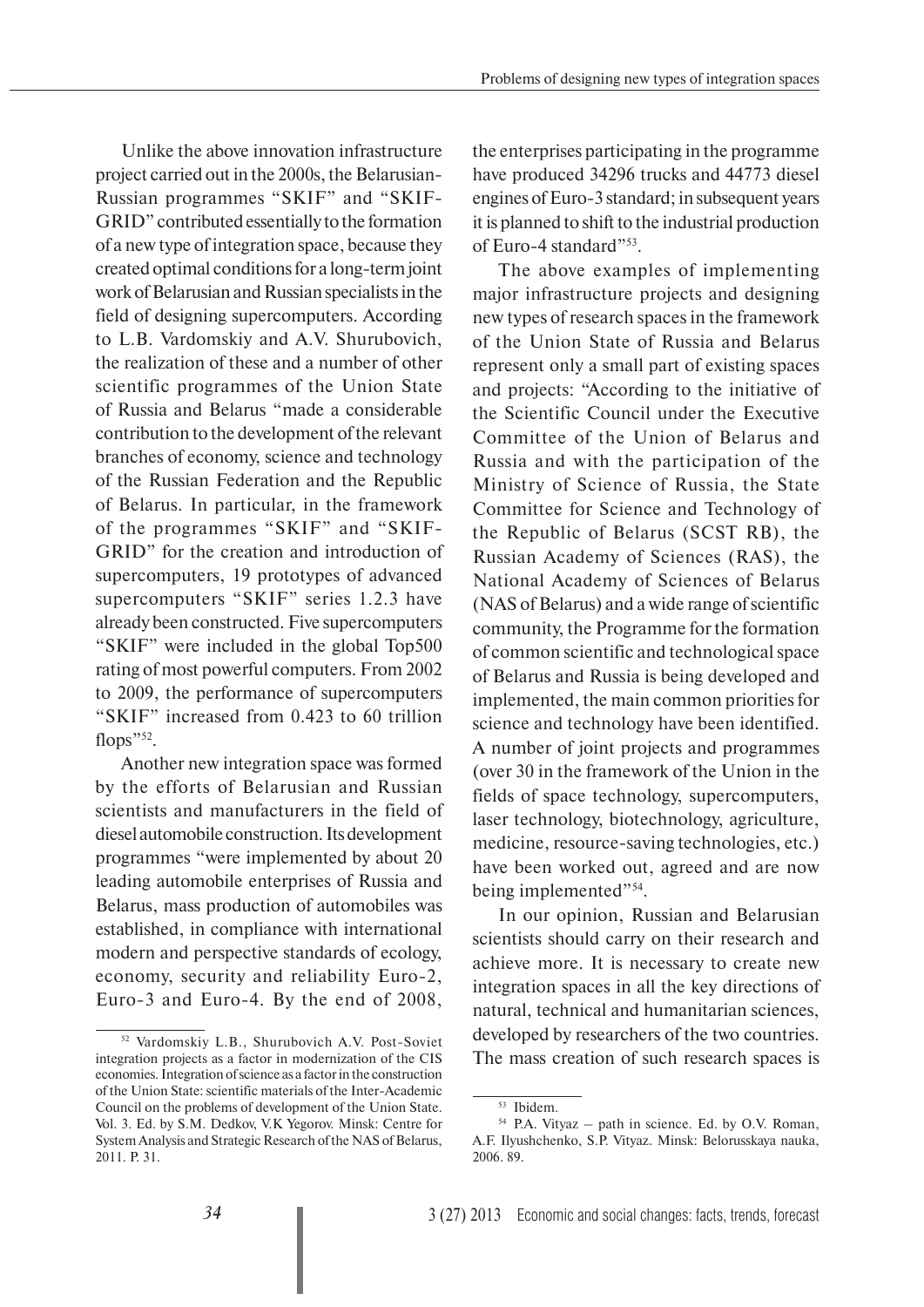quite a solvable task, since, as international experience shows, "it's rather easy to construct a morphological space for any explicit scientific and technological sphere"<sup>55</sup>. The problem can be solved by using scientific-organizational, and purely political means and methods.

However, one should bear in mind that there are exclusively scientific rules and requirements in such research spaces: "All scientific statements, without exceptions, are based on a number of initial assumptions and therefore they are relevant only in a space bounded by these assumptions, sometimes multiple and difficult to observe<sup>"56</sup>. In other words, "the field of science can be defined as a relatively autonomous space with its own specific objectives and rates, among which the main ones are the accumulation of rational empirically grounded knowledge"<sup>57</sup>.

This specifics and autonomy of scientific spaces does not mean that scientists are indifferent to the broad integration processes that are going on in the post-Soviet states. Discussing the role of the intelligentsia in the unification of the Russian space, V.L. Kaganskiy quite fairly, in our opinion, notes the following: "The federal government should ensure the unity of norms and the unity of the country's space, but not all the social groups of population, irrespective of their welfare, need a uniform coherent permeable space with uniform standards. This space is really necessary for those, who are disparagingly called 'public sector employees'. This is almost the only group that really needs a unified country with common rules... 'Federal intellectuals' can integrate the territory of the state and control regional elites 'from below' much more efficiently than power verticals"<sup>58</sup>.

The leadership of the Union State of Russia and Belarus should consider the domestic scientific intellectuals as its main allies in the unification of the territories, economies, policy and culture of the two countries. Anyway, so does the leadership of the EU, actively supporting the process of construction of the European research space: "The formation of the European research area is a crucial step in the political and governmental integration of Europe for the political elite and the EU bureaucracy. Not in the least this means gaining control over large (tens of billions of euros) financial flows, which is another step of the transformation of the EU bureaucracy into the real executive power body. Neither politicians nor the EU officials actually imagine what a world scientific leadership of Europe is, but they are ready to support the implementation of this idea with resources in order to attract scientific elite on their side in the confrontation with national bureaucracies"<sup>59</sup>.

In conclusion we consider it necessary to draw the readers' attention once again to the problems of constructing new types of knowledge-based integration spaces in the framework of the Union State. In our opinion, only by creating numerous research spaces and providing support to scientists, who are the main manufacturers of a key economic resource of modernity (scientific knowledge), "it will be possible to establish a civilization, oriented toward creating new wealth rather than fighting for the riches of others"60.

<sup>55</sup> Ayres R. Technological forecasting and long-range planning. Translated from English. Moscow: Mir, 1971. P.113. 56 Kustarev A. Science and politics. Neprikosnovenniy zapas. 2008. No. 6. P. 6.

<sup>57</sup> Shmatko N.A. Horizons of socio-analysis. Socioanalysis of Pierre Bourdieu. Moscow: Institute of experimental sociology; Saint Petersburg: Aleteya, 2001. P. 37.

<sup>58</sup> Kaganskiy V.L. Russia – the USSR today? A comparative portrait of spaces. Article 3. The Russian Federation and Russian space. Obshchestvenniye nauki i sovremennost. 2005. No. 4. P. 102.

<sup>59</sup> Mirskiy E.М., Barbotko L.M., Borisov V.V. Scientific policy of the 21st century: trends, policies and mechanisms. Available at: www.courier.com.ru/top/cras.htm.

<sup>60</sup> Selye H. From dream to discovery: On being a scientist. Translated from English. Moscow: Progress, 1987. P. 150.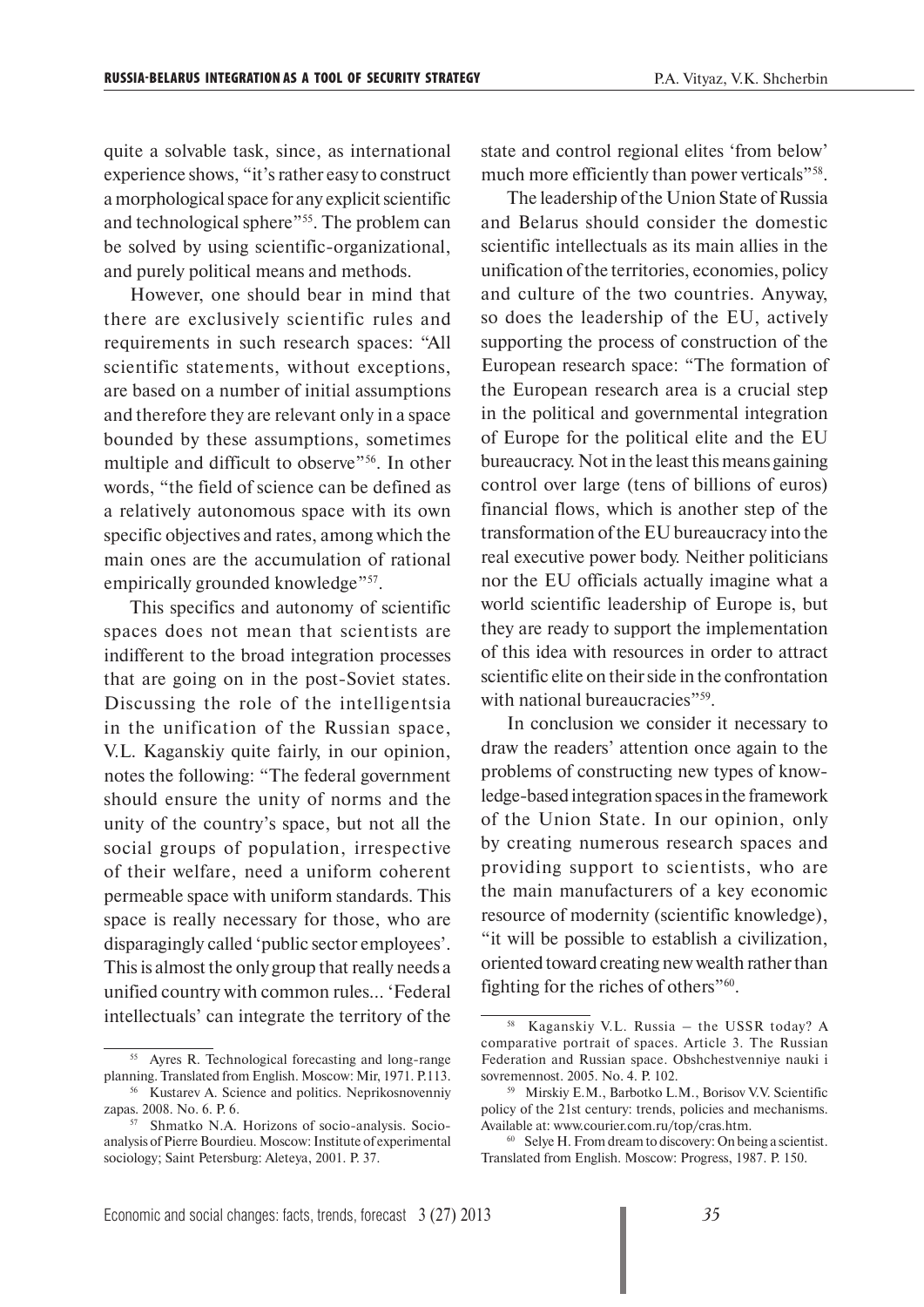### **References**

- 1. Aristotle. Categories: With the "Introduction" of Porphyry to Aristotle's "Categories": translated from ancient Greek. 3rd ed. Moscow: Publishing House "LIBROKOM", 2012.
- 2. Bakushev V.V. Integration trends in the policy of the leading international organizations and the new Russia. Moscow: Russian Academy of State Service under the President of the Russian Federation, 1997.
- 3. Balykin S. Integral is being prepared for sale. Director. 2008. No. 1. P. 21.
- 4. Becker K. Tactical Reality Dictionary: cultural intelligence and social control: translated from English. Moscow: Ultra. Kultura, 2004.
- 5. Biyakov O.A. Theory of economic space: methodological and regional aspects. Tomsk: Tomsk University, 2004.
- 6. Burnyasheva L.A. Problems of renovation of spiritual space in contemporary Russia. Sotsialno-gumanitarniye znaniya. 2010. No. 5. P. 265-273.
- 7. Vaganov A.G. Western investments and structure of Russian science. Naukovedeniye. 2001. No. 3. P. 84-91.
- 8. Vardomskiy L.B., Shurubovich A.V. Post-Soviet integration projects as a factor in modernization of the CIS economies. Integration of science as a factor in the construction of the Union State: scientific materials of the Inter-Academic Council on the problems of development of the Union State. Vol. 3. Ed. by S.M. Dedkov, V.K Yegorov. Minsk: Centre for System Analysis and Strategic Research of the NAS of Belarus, 2011. P. 21-39.
- 9. Wartofsky M. Metaphysics as heuristic for science. Structure and development of a science: Boston studies in the philosophy of science: translated from English. Moscow: Progress, 1978. P. 43-110.
- 10. Vityaz P.A., Shcherbin V.K. Promotion of inter-academic cooperation the real way to the creation of a common scientific and technological space of the CIS. Bulletin of the Foundation for Fundamental Research. 2001. No. 4. P. 68-87.
- 11. Vityaz P.A., Shcherbin V.K. Inter-academic cooperation and the problem of formation of common scientific space of the CIS. Naukovedeniye. 2001. No. 4. P. 32-49.
- 12. Geyets V.M. Post-crisis architectonics of the European economic space. The world of transformations. 2011. No. 1. P. 137-151.
- 13. Danilov A.N., Shcherbin V.K. Integration. The Republic of Belarus: encyclopaedia. In 6 volumes. Vol. 3. Minsk: BelEn, 2006. P. 778-780.
- 14. Dedkov S.M. System approach to the geo-economic aspects of integration. Security & Eurasia. A journal of individual, national and collective security. 2002. No. 2. P. 142-145.
- 15. Dedkov S.M., Shcherbin V.K. Integration spaces: reasons for formation; specifics; the major classes. The Union State in the context of world integration processes: scientific materials of the Inter-Academic Council on the Issues of Development of the Union State. Vol. 2. Ed. by S.M. Dedkov, V.K. Yegorov. Minsk: The Centre for System Analysis and Strategic Research of the NAS of Belarus, 2011. P. 8-22.
- 16. Zhibulevskaya S.A., Shcherbin V.K. "Akademkniga" one of the forms of integration of Belarusian and Russian science. Nauchnaya kniga. 2002. No. 2. P. 8-10.
- 17. Zamyatina N.Yu. Spaces of power: physical, metaphorical, mental. In: Space of power: Russia's historical experience and modern challenges. Ed by B.V. Ananyich, S.I. Barzilov. Moscow: MPSF, 2001. P. 64-82.
- 18. Zevin L. Structuring of the economic space of the CIS. Svobodnaya mysl. 2004. No. 11. P. 124-135.
- 19. Illustrated history of the Union State. Moscow: Rossiyskaya Gazeta, 2004.
- 20. Integrative tendencies in the modern world and social progress. Ed. by M. A. Rozov. Moscow: Publishing house of Moscow University, 1989.
- 21. Isakova N.B. Webification of innovation space and technology transfer. Problemy nauki (Kyiv). 2009. No. 10. P. 2-5.
- 22. Kaganskiy V.L. Russia the USSR today? A comparative portrait of spaces. Article 3. The Russian Federation and Russian space. Obshchestvenniye nauki i sovremennost. 2005. No. 4. P. 100-112.
- 23. Krasina O. Construction of transnational space as a theoretical and methodological problem in the modern theory of world politics. Vlast. 2010. No. 11. P. 69-74.
- 24. Kustarev A. Science and politics. Neprikosnovenniy zapas. 2008. No. 6. P. 3-9.
- 25. Lossau J. Räume von Bedeutung. Spatial turn, cultural turn und Kulturgeographie. Translated from German. Germeneya: zhurnal filosofskikh perevodov. 2012. No. 1. P. 99-111.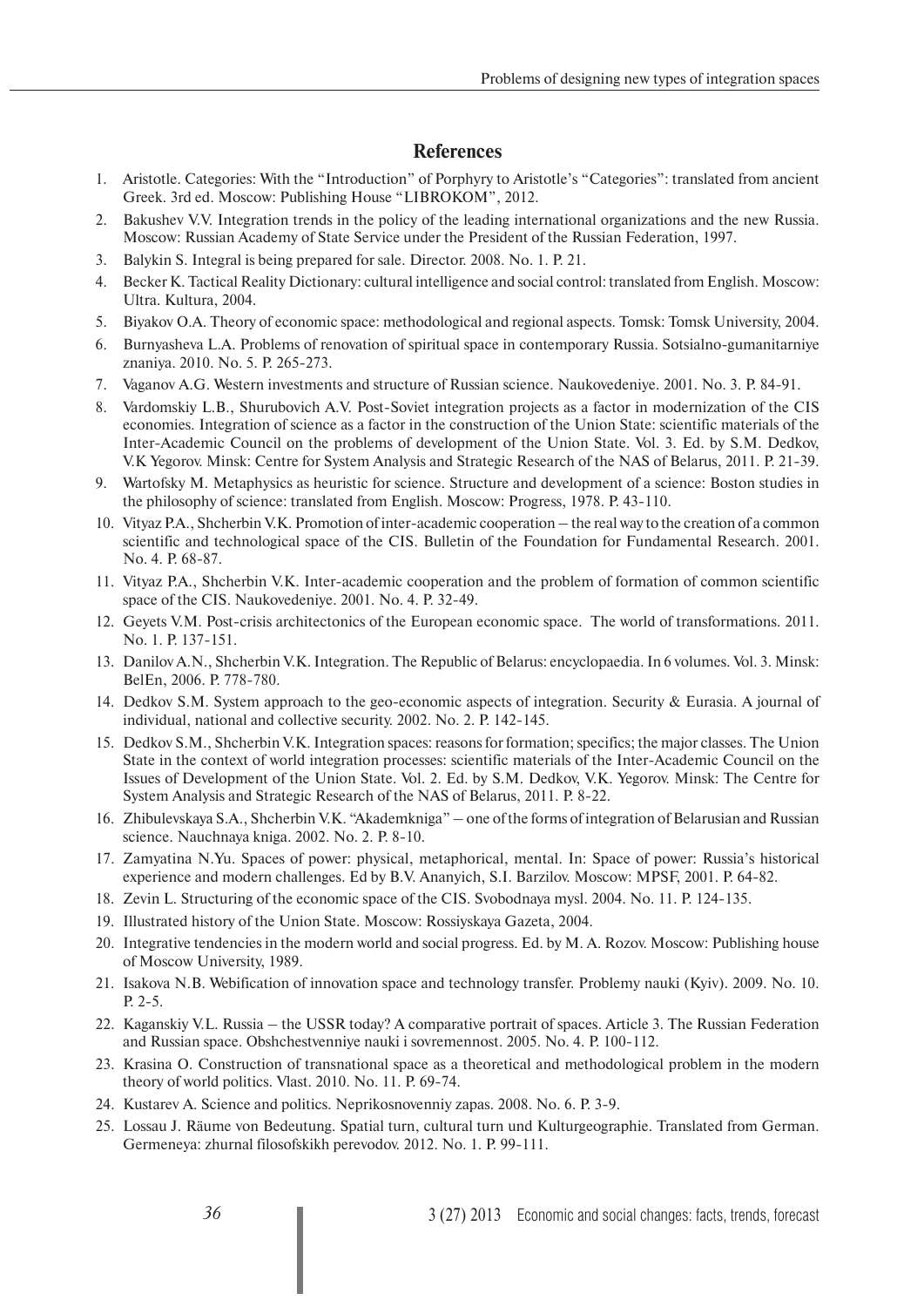- 26. Lukashevich V.K., Novitskaya T.Ye. Structure and dynamics of innovation space. Vesnik BGEU. 2010. No. 5. P. 103-111.
- 27. Lysenko V. Territorial aspects of structuring social space. Sotsialno-gumanitarniye znaniya. 2010. No. 6. P. 253-262.
- 28. Malitskiy B.A. How to evaluate the credibility of scientific achievements. Science and science of science. 2012. No. 3. P. 162-163.
- 29. Melnikov V.A. Metrization of economic space. Ekonomika i proizvodstvo. 2004. No. 2. P. 4-6.
- 30. Mirskiy E.М., Barbotko L.M., Borisov V.V. Scientific policy of the 21st century: trends, policies and mechanisms. Available at: www.courier.com.ru/top/cras.htm.
- 31. Mitsos A. European strategy for the movement towards knowledge-based economy and society. Knowledgebased society: new challenges for science and scientists: Materials of the international conference (Kyiy,  $23 - 27$ ) November 2005). Kyiv: Phoenix, 2006. P. 51-56.
- 32. Mikhaylenko A., Vertlib Ye. Factor as the key concept of integration in the CIS. Belarus Russia: neo-Soviet phenomenon of integration. Ed. by L. Zaiko. Minsk: Paradox, 2004. P. 327-347.
- 33. Morozov I. Post-Soviet economic space: historical view. Theoretical and practical issues of management. 2013. No. 2. P. 40-48.
- 34. Nevostruyeva A.F. Development of the social nature of information and communication space at the present stage. Vlast. 2013. No. 2. P. 38-42.
- 35. Nedilko V.I. Problems and prospects of reconstruction of a common scientific and technological space of the CIS. Vestnik of the Foundation for Fundamental Research. 1997. No. 2. P. 33-38.
- 36. Onopriyenko V.I., Onopriyenko M.V. The Internet galaxy and science in the globalizing world. Science and science of science. 2008. No. 1. P. 166-168.
- 37. Report on the research work "The theory of the formation of integration spaces of different types and mechanisms of their interaction" Academic advisor S.M. Dedkov. Minsk: The Centre for System Analysis and Strategic Research of the NAS of Belarus, 2013.
- 38. P.A. Vityaz path in science. Ed.by O.V. Roman, A.F. Ilyushchenko, S. P. Vityaz. Minsk: Belorusskaya nauka, 2006.
- 39. Panarin A.S. Revenge of history: Russia's strategic initiative in the 21st century. Moscow: Publishing Corporation "Logos", 1998.
- 40. The Address of the President of the Republic of Belarus Alexander Lukashenko to the Parliament. Available at: www.president.gov.by/press 29160.html.
- 41. Rakitov A.I. Historical cognition. System-gnosiological approach. Moscow: Politizdat, 1982.
- 42. Rogozin D.M. How to design a social space by contingent valuation method. Sociological journal. 2010. No. 4. P. 169-173.
- 43. Rybalka Ye.A. Concepts of space in social philosophy. Gumanitarniye i socialno-ekonomcheskiye nauki. 2009. No. 3. P. 39-44.
- 44. Selye H. From dream to discovery: On being a scientist. Translated from English. Moscow: Progress, 1987.
- 45. Semchenkov A.S. Cycles of reorganisation of political space and the ways to prevent internal conflicts in Russia. The Moscow University herald. Series 12. 2009. No. 2. P. 3-13.
- 46. Spencer H. The Classification of the sciences. Translated from English. Moscow: Vuzovskaya kniga, 2006.
- 47. Strezhneva M.V. European Union and the CIS: Comparative analysis of institutions. Moscow: Moscow Public Science Foundation, 1999.
- 48. Transnational political spaces: phenomenon and practice. Executive Editor M.S. Strezhneva. Moscow: Publishing house "Ves mir", 2011.
- 49. Trubina Ye. G. Turn to the space: an interdisciplinary movement and problems with its promotion. The political conceptology: journal of metadisciplinary research. 2011. No. 4. P. 34-49.
- 50. Ushkalov I.G., Malakha I.A. Interstate migration of scientific personnel and the problems of development of scientific and technological potential of Russia. Naukovedeniye. 1999. No. 1. P. 20-35.
- 51. Tsepkalo V., Starzhinskiy V., Pavlova O. Leading cluster of IT-industry. The science and innovations. 2013. No. 4. P. 52-56.
- 52. Chekmarev V.V. On the theory of economic space. Problemy novoy politicheskoy ekonomii. 1999. No. 3. P. 25-38.